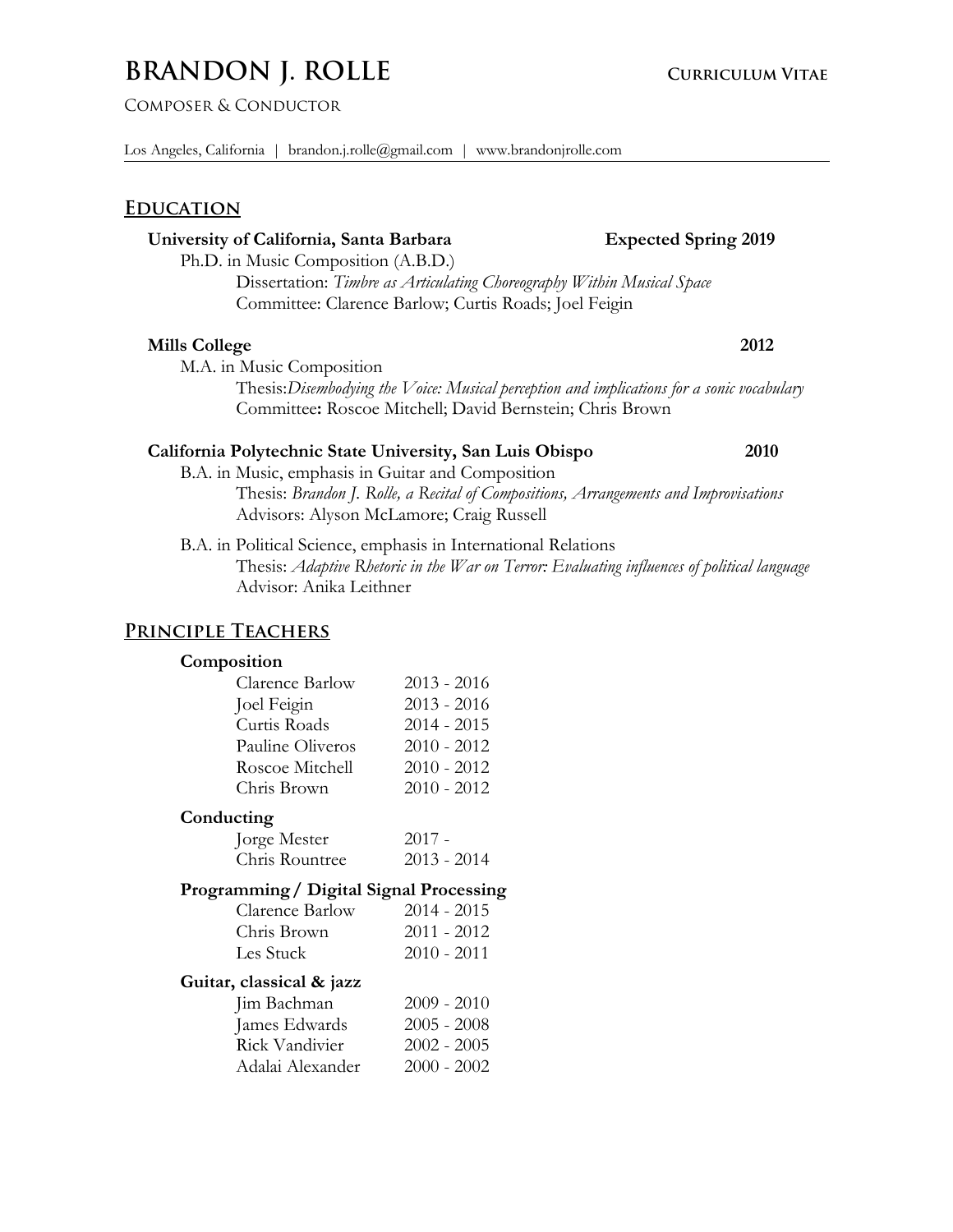## **Additional Lessons and Masterclasses**

Composition: Christian Wolff, Dmitri Tymoczko, Hannah Lash, David Ludwig, Ken Ueno, Robert Paterson, Amy Beth Kirsten, Pierre Jalbert, George Tsontakis, Conducting: Victoria Bond, Donald Portnoy, Peter Jaffe, Diane Wittry Performance: Bruce Forman, Taylor Eigsti, Don Byron, Julian Lage

## **Awards, Fellowships and Residencies**

- 2018 Corwin Composition Award: 1<sup>st</sup> Place in Electro-Acoustic category Corwin Composition Award: 2nd Place in Solo/Chamber catetory
- 2017 Doctoral Fellowship, Music Department (Composition), U.C. Santa Barbara Borchard Foundation Fellowship for European Studies Atlantic Music Festival, Institute Composition Program HighScore Music Festival, Italy, Composition Program Conductors Institute of South Carolina, Associate Conductor University of California Graduate Division Humanities and Arts Grant Corwin Fund Special Grant in Music Composition Corwin Composition Awards: Winner, Large Ensemble and Chamber categories
- 2016 Doctoral FRICKER Fellowship, U.C. Santa Barbara Residency at Kunstlerhaus, Cologne, for Germany Composition Tour Doctoral Travel Grant Recipient, Germany & U.K. Composition Tour Doctoral Fellowship, Music Department (Composition), U.C. Santa Barbara Corwin Composition Awards: Winner, Vocal and Electronic categories
- 2015 Research Mentor, University of California Summer Research Mentor Program Doctoral Fellowship, Music Department (Composition), U.C. Santa Barbara Corwin Composition Awards: Winner, Chamber and Electro-Acoustic categories
- 2014 Nominee, Graduate Student Association Excellence in Teaching Award Doctoral Fellowship, Music Department (Composition), U.C. Santa Barbara Corwin Composition Awards: Winner, Large Ensemble and Chamber categories
- 2013 Doctoral Fellowship, Music Department (Composition), U.C. Santa Barbara
- 2012 "Beautiful Noise" awarded selection, Vox Novus, *15 Minutes of Fame* series, NYC
- 2011 Departmental Scholarship (Composition), Mills College, Oakland
- 2010 "Best Music" for Roots, Thirds, Fifths, S.F. 48-Hour Film Festival "Best Sound Design" for Roots, Thirds, Fifths, S.F. 48-Hour Film Festival Departmental Scholarship (Composition), Mills College, Oakland
- 2008 Overall Winner of the SLO Jazz Federation Young Jazz Award and Matt Taylor Memorial Scholarship Featured as guitarist in televised concert for SLO Jazz Federation Award

## **Presentations of Creative work and Research**

- 2019 Cal Poly, SLO, Guest Lecture & Workshop in Experimental Composition
- 2018 UCSB Arts Walk, Solo Exhibition: Electro-Acoustic Music Exhibition
- 2017 HighScore Festival, Composition Colloquium with Dmitri Tymoczko Atlantic Music Festival, "Electro-Acoustic Music: Composing the Irrational" UCSB Composition Forum, "Articulating Musical Space"
- 2016 Folkwang University, Essen, "Compositional Process in My Recent Works" Alte Feuerwache, Cologne, "Fur Klarenz; algorithmic inspiration and style"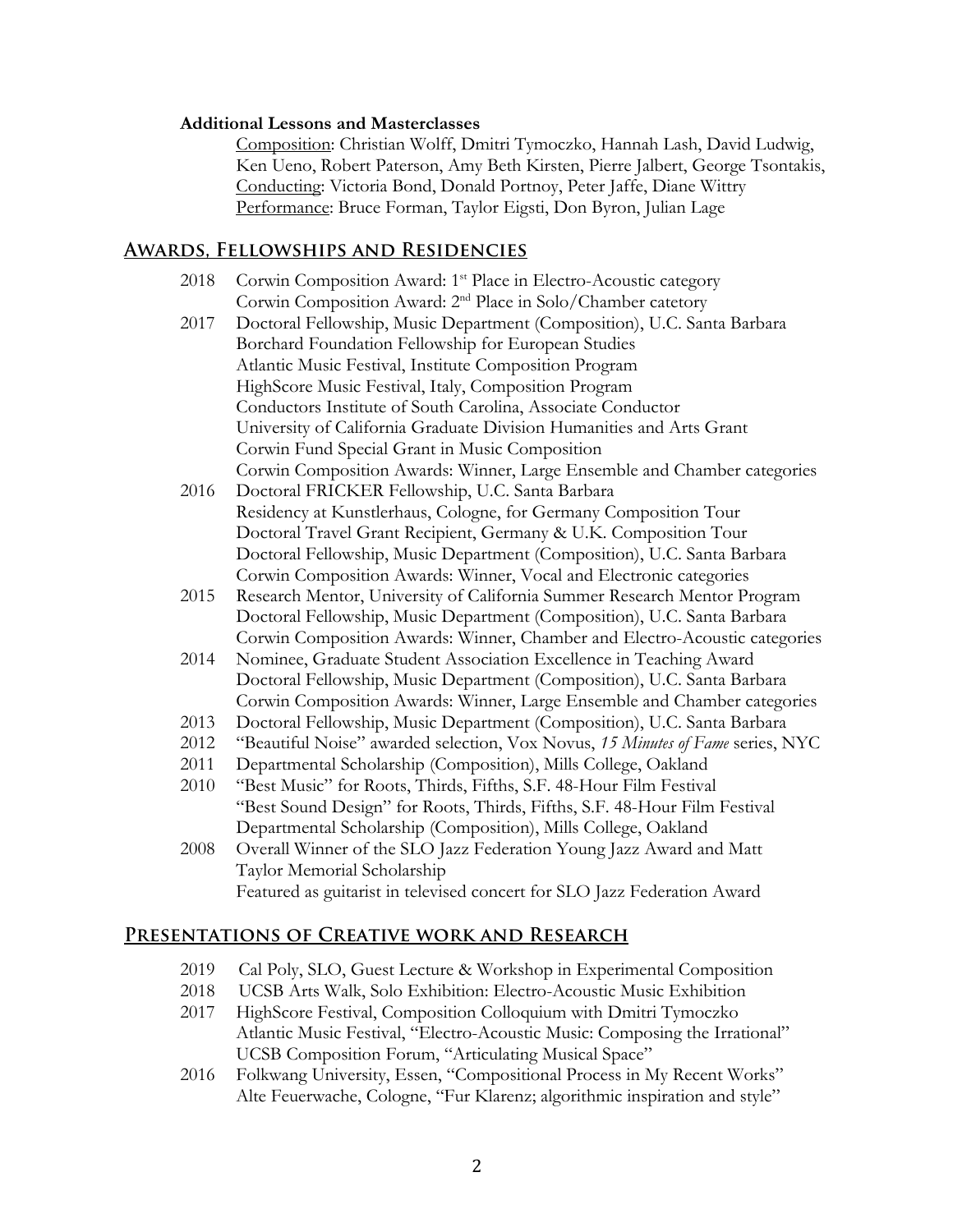- 2015 UCSB Composition Forum, "Electronics and Tele-performance"
- 2014 Rensselaer Polytechnic Inst., Pauline Oliveros Seminar: "Invisible Windows"
- 2013 Rensselaer Polytechnic Inst., Pauline Oliveros Seminar: "Moment Structures"

#### **Teaching & Academic Experience** \**denotes an original course/program offering*

- 2019 **Director of Graduate Orchestral Reading\*,** Graduate Composition Program University of California, Santa Barbara 2019 **Composition Associate\*,** CCS (Electroacoustic Composition with Max/MSP\*) University of California, Santa Barbara
- 2018 **Composition Associate\*,** CCS (Composing for Videogames\*) University of California, Santa Barbara
- 2017 **Composition Associate\*,** Department of Music (Class Composition\*; Lessons) University of California, Santa Barbara
- 2015 **Aural Skills Teaching Assistant** University of California, Santa Barbara **Research Mentor, RMP Summer Program\*** University of California, Santa Barbara
- 2014 **Music Theory Teaching Assistant** University of California, Santa Barbara
- 2012 **Substitute Dance Accompanist** University of California, Berkeley **Graduate Composition Seminar Teaching Assistant** Mills College, Oakland
- 2011 **Percussion Ensemble Director** Sierramont Middle School, San Jose
- 2010 **Jazz Band Director** Sierramont Middle School, San Jose
- 2009 **Volunteer Clinician and Assistant of Bands and Orchestra** Berryessa School District, San Jose
- 2008 **Music Lab Departmental Tutor** California Polytechnic State University, San Luis Obispo **Research Assistant, Political Science** California Polytechnic State University, San Luis Obispo **Grader, Jazz History and Theory** California Polytechnic State University, San Luis Obispo 2007 **Music Library Assistant, Guitar Repertoire**
- California Polytechnic State University, San Luis Obispo **Grader, Theory and Musicianship** California Polytechnic State University, San Luis Obispo

### **Conductor & Music Director**

June 2019 *Doctoral Composition Reading & Recording Session* Director & Conductor, UCSB Chamber Orchestra Lotte Lehman Hall, UCSB

-Works TBD, select compositions by PhD student composers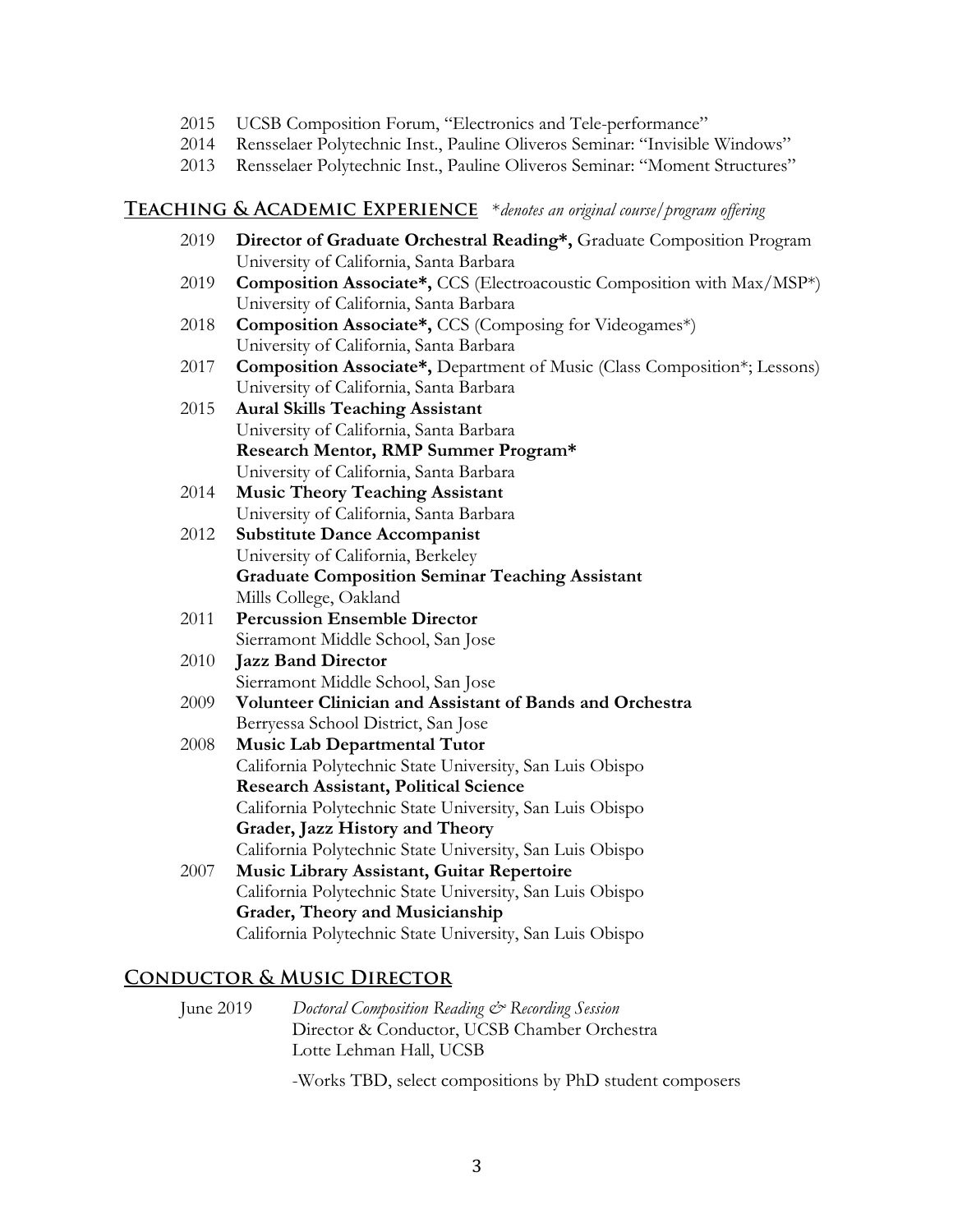| May 2018   | Music for Art Galleries<br>Conductor, contemporary chamber ensemble<br>Art Share, Los Angeles                                                       |                                                                          |  |
|------------|-----------------------------------------------------------------------------------------------------------------------------------------------------|--------------------------------------------------------------------------|--|
|            | "Imitator 2"<br>"Beach Song"                                                                                                                        | (N. Norton, 2018)<br>(N. Norton, 2017)                                   |  |
| May 2018   | Orchestral Sectionals<br>Sectionals Conductor & Clinician, UCSB Orchestra                                                                           |                                                                          |  |
|            | "Symphony No.8"<br>Academic Festival Overture                                                                                                       | (Beethoven)<br>(Brahms)                                                  |  |
| April 2018 | Orchestral Sectionals<br>Sectionals Conductor & Clinician, UCSB Orchestra                                                                           |                                                                          |  |
|            | "Symphony No.8"<br>Academic Festival Overture                                                                                                       | (Beethoven)<br>(Brahms)                                                  |  |
| Dec 2017   | UCSB Jazz plays Horace Silver<br>Ensemble Coach, Improvisation Clinician, UCSB Jazz Ensemble                                                        |                                                                          |  |
|            | "Sister Sadie"<br>"Serenade to a Soul Sister"<br>"Tokyo Blues"<br>"The Natives are Restless Tonight"                                                | (Horace Silver)<br>(Horace Silver)<br>(Horace Silver)<br>(Horace Silver) |  |
| Nov 2017   | Orchestral Sectionals<br>Sectionals Conductor & Clinician, UCSB Orchestra                                                                           |                                                                          |  |
|            | Overture, "Die Hebriden"<br>Overture, "Die Geschöpfe des Prometheus"<br>"Tanze aus Galanta"<br>"Capriccio Italien"                                  | (Mendelssohn)<br>(Beethoven)<br>(Kodaly)<br>(Tchaikovsky)                |  |
| May 2017   | The Concert That Went South<br>Conductor, Ensemble for Contemporary Music<br>Lotte Lehmann Concert Hall, University of California, Santa Barbara    |                                                                          |  |
|            | "Feuilles a travers les cloches"                                                                                                                    | (Murail, 1998)                                                           |  |
| April 2017 | Clarence Barlow Portrait Concert<br>Director, Conductor, Programmer of software for inter-media works<br>REDCAT Theater at Disney Hall, Los Angeles |                                                                          |  |
|            | ")ertur("                                                                                                                                           | (Barlow, 2016)                                                           |  |
|            | "Vinte e cinto aneis"                                                                                                                               | (Barlow, 2010)                                                           |  |
|            | "Sachets des Ciseax Insatiables"                                                                                                                    | (Barlow, 2002)                                                           |  |
|            | "Septima de facto"                                                                                                                                  | (Barlow, 2006)                                                           |  |
|            | "Fur Simon Jonassohn-Stein"<br>"Pinball Play"                                                                                                       | (Barlow 2012)<br>(Barlow, 2010)                                          |  |
|            | "until" no.10                                                                                                                                       | (Barlow, 2015)                                                           |  |
|            |                                                                                                                                                     |                                                                          |  |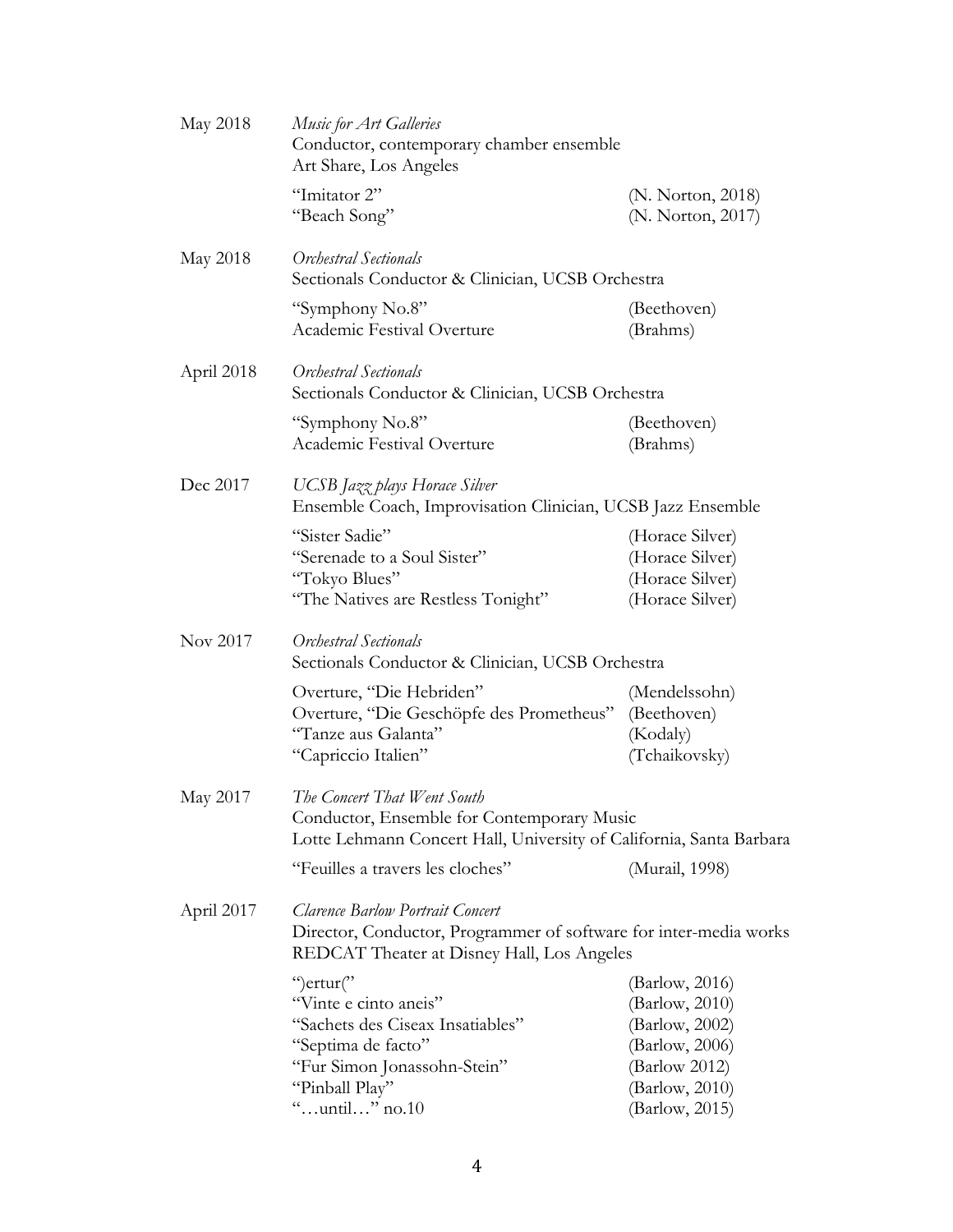|                  | January 2017 Alphonse Mucha and the Spirit or Art Nouveau<br>Director, Conductor, Programmer of interactive and inter-media work<br>Fullerton Museum, Fullerton                                               |
|------------------|---------------------------------------------------------------------------------------------------------------------------------------------------------------------------------------------------------------|
|                  | ")ertur("<br>(Barlow, 2016)                                                                                                                                                                                   |
| March 2012       | Signal Flow Festival for New Music and Sound Art<br>Festival Director, Organizer and Conductor<br>Littlefield Concert Hall, Mills College, Oakland                                                            |
|                  | "War in Reverse"<br>(Rolle, 2012)                                                                                                                                                                             |
| June 2011        | Sierramont Year-End Concert<br>Director, Conductor, Sierramont Percussion Ensemble<br>Sierramont Middle School, San Jose                                                                                      |
| March 2011       | Music Program Showcase<br>Director, Conductor, Sierramont Percussion Ensemble<br>Sierramont Middle School, San Jose                                                                                           |
| June 2010        | Sierramont Year-End Concert<br>Director, Conductor, Sierramont Jazz Band                                                                                                                                      |
| May 2009         | All State Jazz Band<br>Clinician, rhythm section                                                                                                                                                              |
| <b>GUITARIST</b> |                                                                                                                                                                                                               |
| 2015             | <i>Smack the Wrist Good</i> (A.P. Garcia, 2015)<br>Duet performance with guitarist Nick Norton<br>University of California, Santa Barbara Museum of Art                                                       |
| 2012             | Bartok's Mikrokosmos, Selections and Arrangements<br>Duet with guitarist Charles Lloyd<br>Mills College, Oakland                                                                                              |
| 2012             | "[reclines and starts to fade]" (Rolle, 2012)<br>Premiere performance, solo guitar and electronics<br>Littlefield Concert Hall, Oakland                                                                       |
| 2011             | Conversations with Friends<br>Recording session with soprano Kristen Choi and pianist Steve Carlton                                                                                                           |
| 2010             | Los Angeles<br>four songs                                                                                                                                                                                     |
| 2009             | Recording Session with soprano Kristen Choi and pianist Steve Carlton<br>California Polytechnic State University, San Luis Obispo<br>Original Compositions, Arrangements and Improvisations; A Guitar Recital |
| 2009             | Recital of original works, arrangements and improvisations for guitar.<br>California Polytechnic State University, San Luis Obispo<br><b>Cartoon Music</b>                                                    |
|                  | Featured performer, Univ. Jazz Band no.1 with guest artist Don Byron                                                                                                                                          |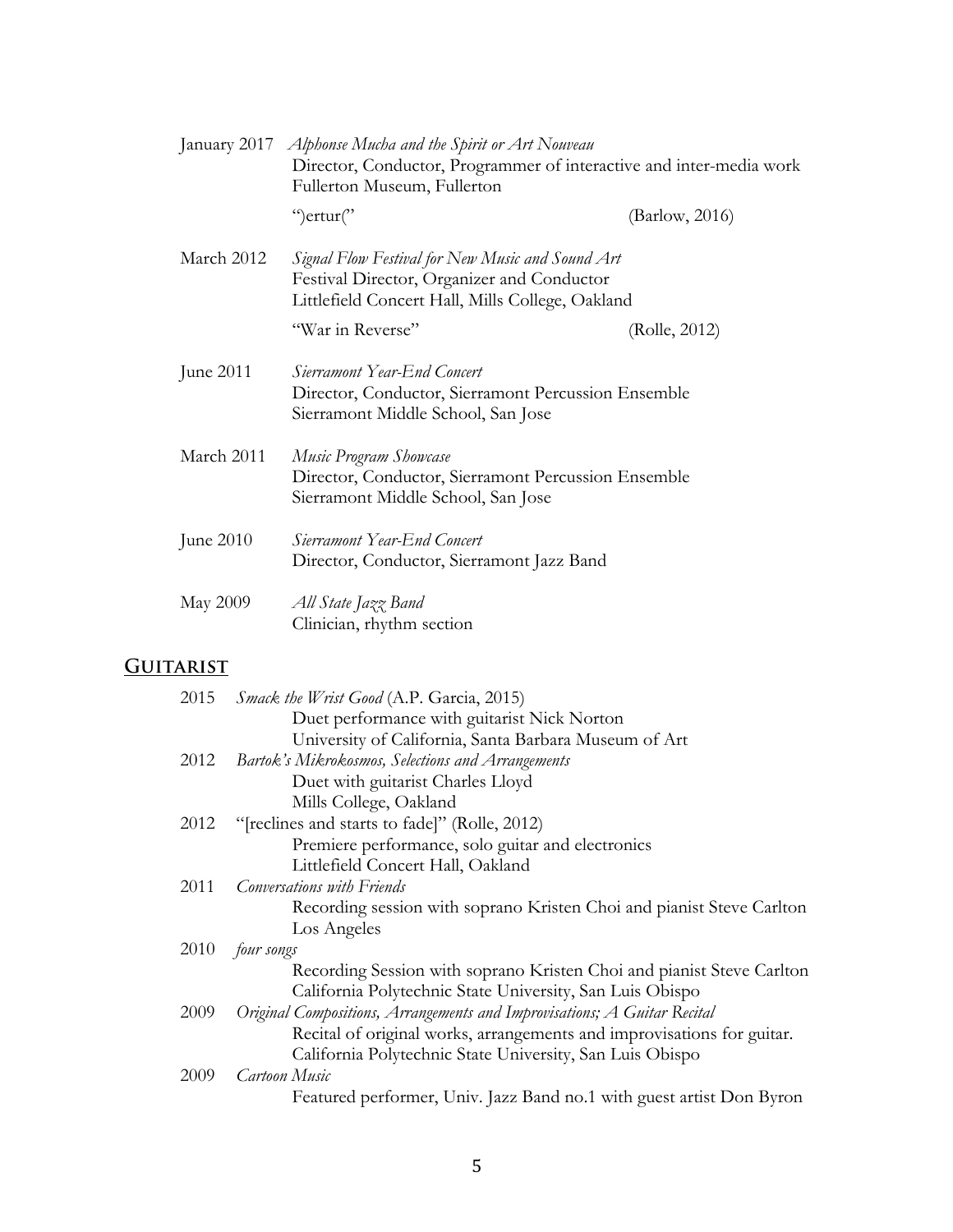|      | California Polytechnic State University, San Luis Obispo                   |
|------|----------------------------------------------------------------------------|
| 2009 | Domestic Tour of University Jazz Band no. 1                                |
|      | featured performer at various venues with guest artists                    |
|      | San Francisco, CA                                                          |
| 2008 | SLO Jazz Federation Award Winners in Concert                               |
|      | Featured performer and arranger in live, televised performance             |
|      | California Polytechnic State University, San Luis Obispo                   |
| 2008 | Jazz Jubilee Festival                                                      |
|      | Featured performer with University Jazz Band no. 1                         |
|      | Pismo Beach, CA                                                            |
| 2008 | Just Jazz Concert                                                          |
|      | Featured performer, Univ. Jazz Band no.1 with guest artist Taylor Eigsti   |
|      | California Polytechnic State University, San Luis Obispo                   |
| 2007 | International Tour of University Jazz Band no.1                            |
|      | Featured performer on 15-day tour at various performance venues and        |
|      | with various guest artists.                                                |
|      | Rio de Janeiro & Sao Paulo, Brazil                                         |
|      | 2007 <i>Just Jazz Concert</i>                                              |
|      | Featured performer, Univ. Jazz Band no.1 with guest artist Claudia Villela |
|      | California Polytechnic State University, San Luis Obispo                   |
|      |                                                                            |

## **Other Professional Experience**

#### **Audio Programmer**

*\*for original software, see List of Works under "Original Software & Programs"*

Conversant in: Supercollider; Max/Msp; Python; Logic; Reaper; MIDI

#### **Music Writer & Critic**

- "An Ear Overseas, Mälkki and the European Avant-Garde" November 2018, *NewClassic LA*
- "Cage's Europeras 1 & 2, Deconstructing and Reconstruction Opera" November 2018, *NewClassic LA*
- "Dausgaard with LACO Makes the Case for Traditional Programming" November 2018, *NewClassic LA*
- "Mälkki Leads Massive Mahler and New Reich at the LA Phil" November 2018, *NewClassic LA*
- "Joep Beving at The Lodge Room" October 2018, *NewClassic LA*
- "LA Fest at the Phil: A Los Angeles Story of Modernism and Postmodernism" October 2018, *NewClassic LA*
- "Mark Robson and the Debussy Project at Piano Spheres" September 2018, *NewClassic LA*
- "*Music Algorithmica*: a new release showcasing major works by Clarence Barlow" Forthcoming, *NewClassic LA*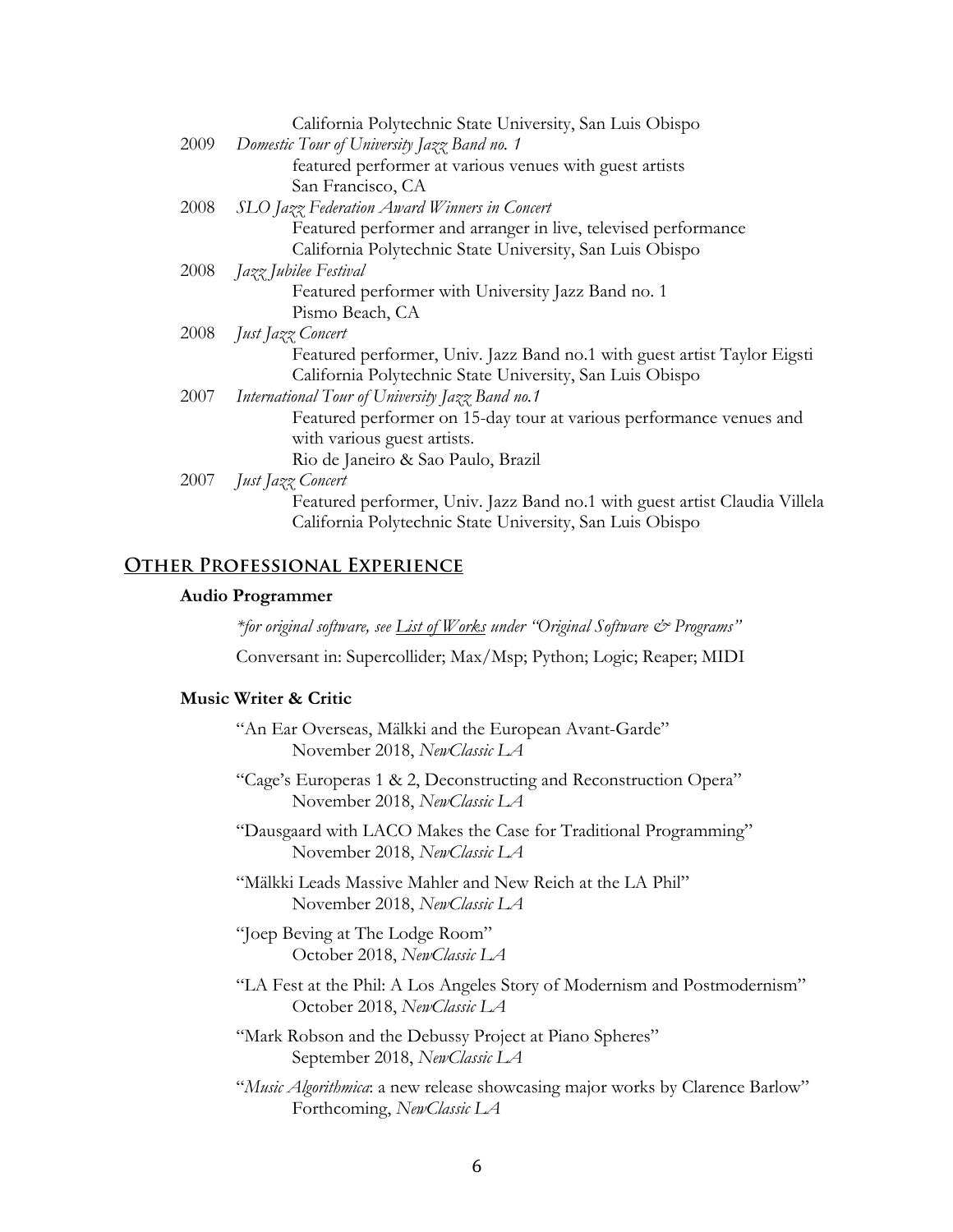"Mari Kimura, an Introduction" June 2018, *New Classic LA*

"Review: Aucoin's Crossing at L.A. Opera Off-Grand" May 2018, *New Classic LA*

"Sonic Dresses, Prison Letters, and Musical Mosaic Under the Green Umbrella" April 2018, *New Classic LA*

"Kaleidoscope's Pared-Down Program of Young Composers, Old and New" March 2018, *New Classic LA*

"Mari Kimura and the Way Forward for Performative Technology" May 2018 (TBP), *New Classic LA*

"Days Like Razors, Nights Full of Rats" Liner Notes for *AbstractJak 8* (2018)

"Kaleidoscope Chamber Orchestra with Schoenberg and Competition Premieres" February 2018, *New Classic LA*

"Three's a Crowd-Pleaser: LA Phil premieres Zimmermann ballet" January 2018, *New Classic LA*

"Yarn/Wire bring thoughtful brutality to Monday Evening Concerts" January 2018, *New Classic LA*

"Electric Eclipse puts People Inside Electronics" December 2017, *New Classic LA*

"Calder Quartet Premieres Cerrone, turns out Can and Will" November 2017, *New Classic LA*

"LA Phil's Second Noon to Midnight Transfoms Disney Hall" November 2017, *New Classic LA*

"Ashley Walters: Sweet Anxiety" October 2017, *New Classic LA*

"Nicholas Deyoe: for Duane" October 2017, *New Classic LA*

"Interview with Composer Clarence Barlow" April 2017, *University of California, Santa Barbara*; *New Classsic LA*

## **Editor, Orchestrator, Copyist**

Performance preparation edits for Clarence Barlow Editor, Copyist

*Twelfth Night* (Joel Feigin, Subito Music) Orchestrator for chamber reduction arrangement

*Foundational Method for Trumpet* (Jay Rizzetto, Pasquina Publishing, 2015) Editor, copyist, designer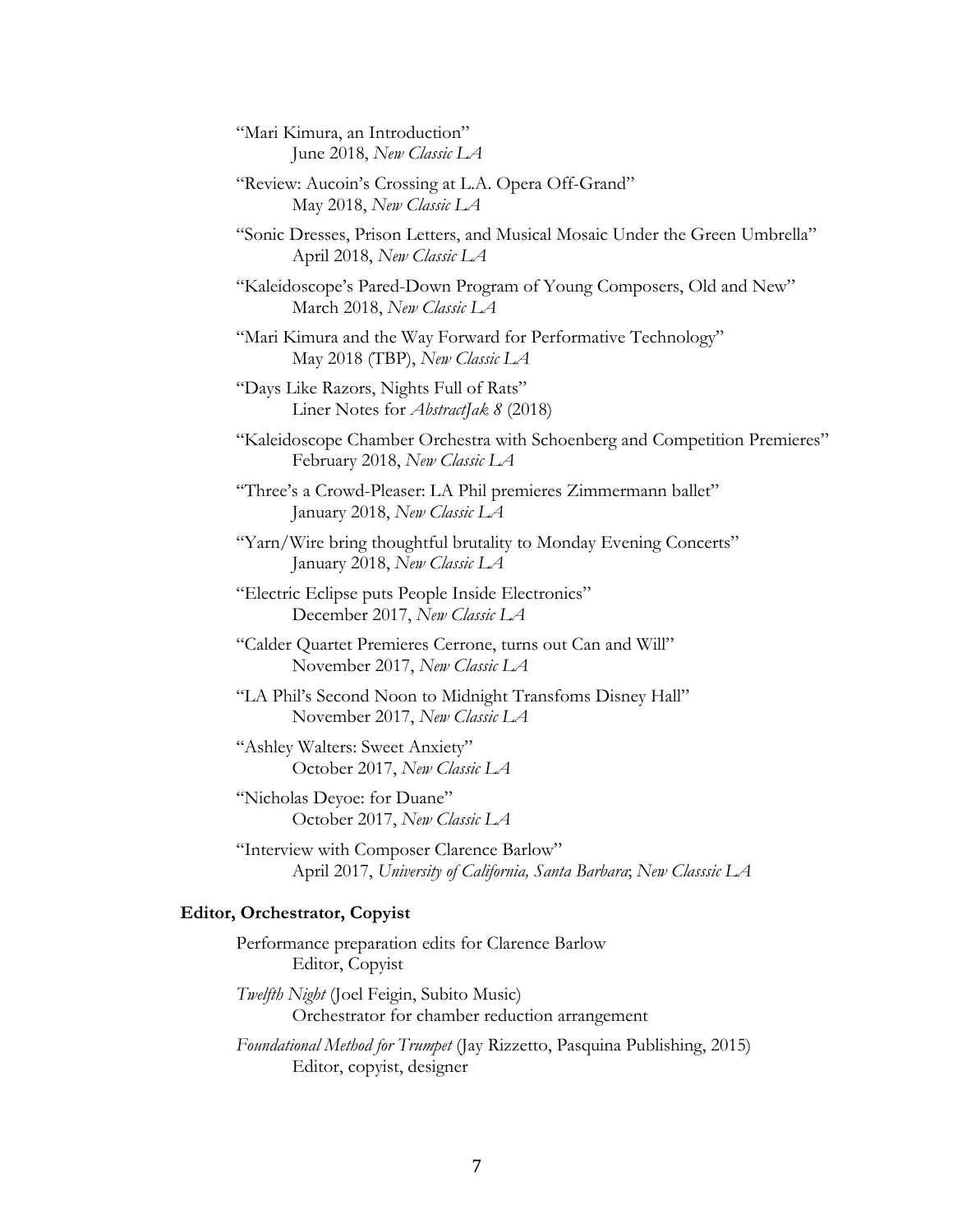*Dream Like a Fool* (Rob Anderson) Orchestrator for 22-track album

*Lulu Variations* (Wendy Reid) Orchestrator for chamber and solo instrument arrangements

*Barbara Golden Collection* (Barbara Golden) Copyist and editor

Performance preparation edits for Chris Brown Copyist

Scholarly and publication materials for David Bernstein Copyist

*Shaping German Foreign Policy* (Anika Leithner, Lynne Reinner Publishers, 2009) Research assistant, Proofreader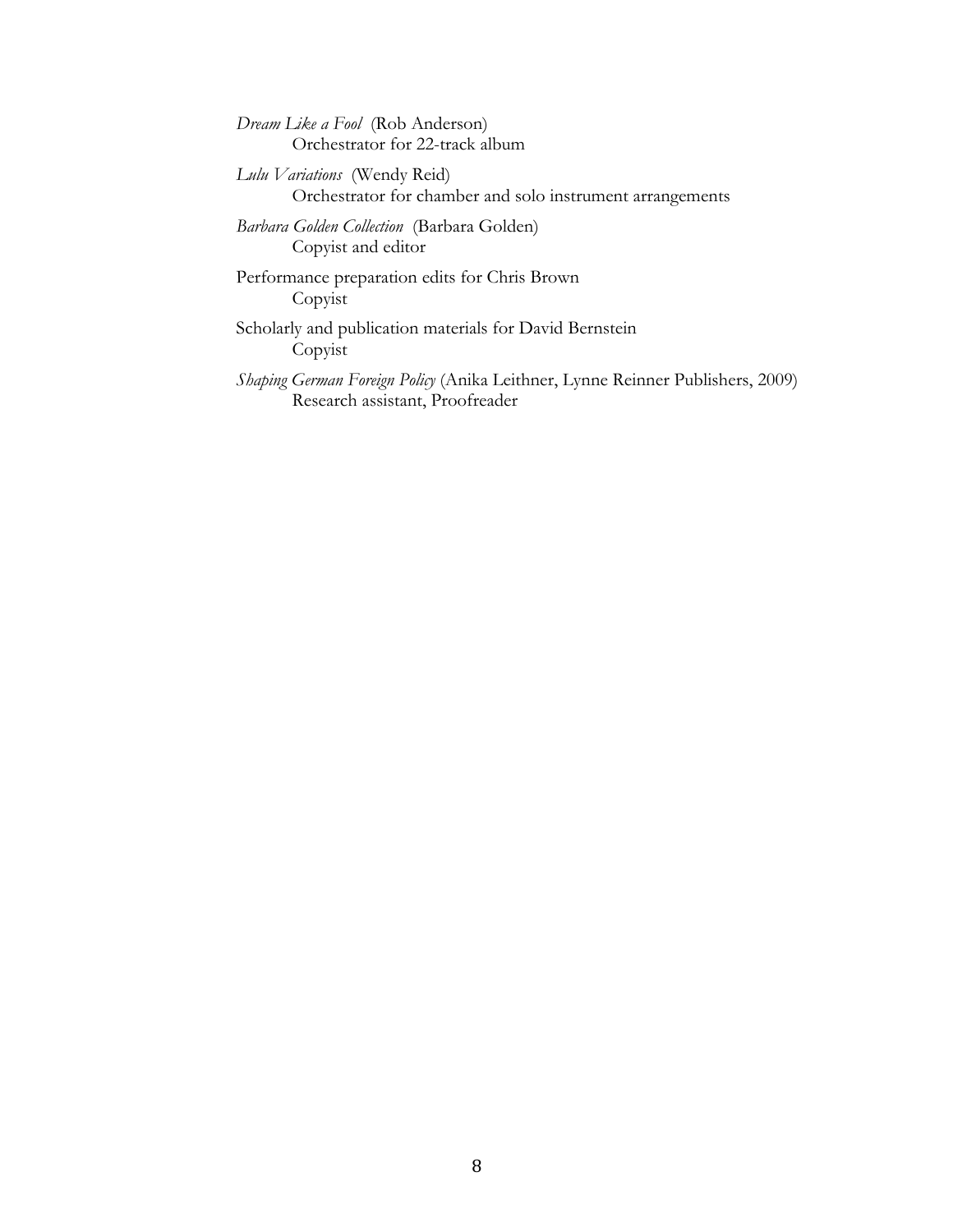# **BRANDON J. ROLLE** LIST OF WORKS & PERFORMANCES

Composer & Conductor

Los Angeles, California | brandon.j.rolle@gmail.com | www.brandonjrolle.com ..

## **Current & in-Progress works**

## 2019 **Purgatory**, a one-act chamber opera on the play by Yeats for dramatic baritone, lyric tenor and chamber ensemble -Forthcoming Premiere, Spring 2019 with Ghost Collective

## **Concerto for Mari Kimura**

 for Violin, Electronics, String Quartet -Forthcoming Premiere, Fall 2019 with Mari Kimura and Eclipse Quartet

#### **Piano Concerto**

for piano and orchestra

**Chamber Concerto for Percussion**

for percussion and chamber ensemble

## **Acoustic & Electro-Acoustic Concert Works**

## 2017 **Hermit Thrush**

for Cello solo

-May 2019: Scheduled Premiere, Synchromy Concert Series

## **Sovrimpressione, no.2**

 for string quartet and live electronics -February 2018: Premiere, Santa Barbara, with Formalist Quartet

## **Sovrimpressione**

for string quartet

-August 2017: Premiere, Pavia, Italy, with Quartetto Indaco

## **Seagram Murals, No. x**

 for flute, bass clarinet, percussion, piano, violin and cello -May 2018: Scheduled Premiere, Santa Barbara

#### **Exposure Script, no.1, chamber reduction version**

 for chamber orchestra (2222; 2221; 2 perc; timp; strings) -July 2017: Reading, Waterville, with Atlantic Music Festival Orchestra

## **Exposure Script, no.1**

for orchestra (2222; 4331; 3 perc; timp; strings)

#### 2016 **Fur Klarenz**

 for piano and electronics (2-channel, 4-channel, and 6-channel versions available) -June 2017: New Music Series, Santa Barbara, with pianist Marc Evans -April 2017: CEMEC Concert, Mills College with pianist Marc Evans -March 2017: New Music Miami ISCM 2017, with pianist Chen-Hui Jen -January 2017: Recording session, Santa Barbara, with pianist Marc Evans -November 2016: FEASt Festival, Miami, with pianist Chen-Hui Jen -August 2016: Kings College, London, with pianist Marc Evans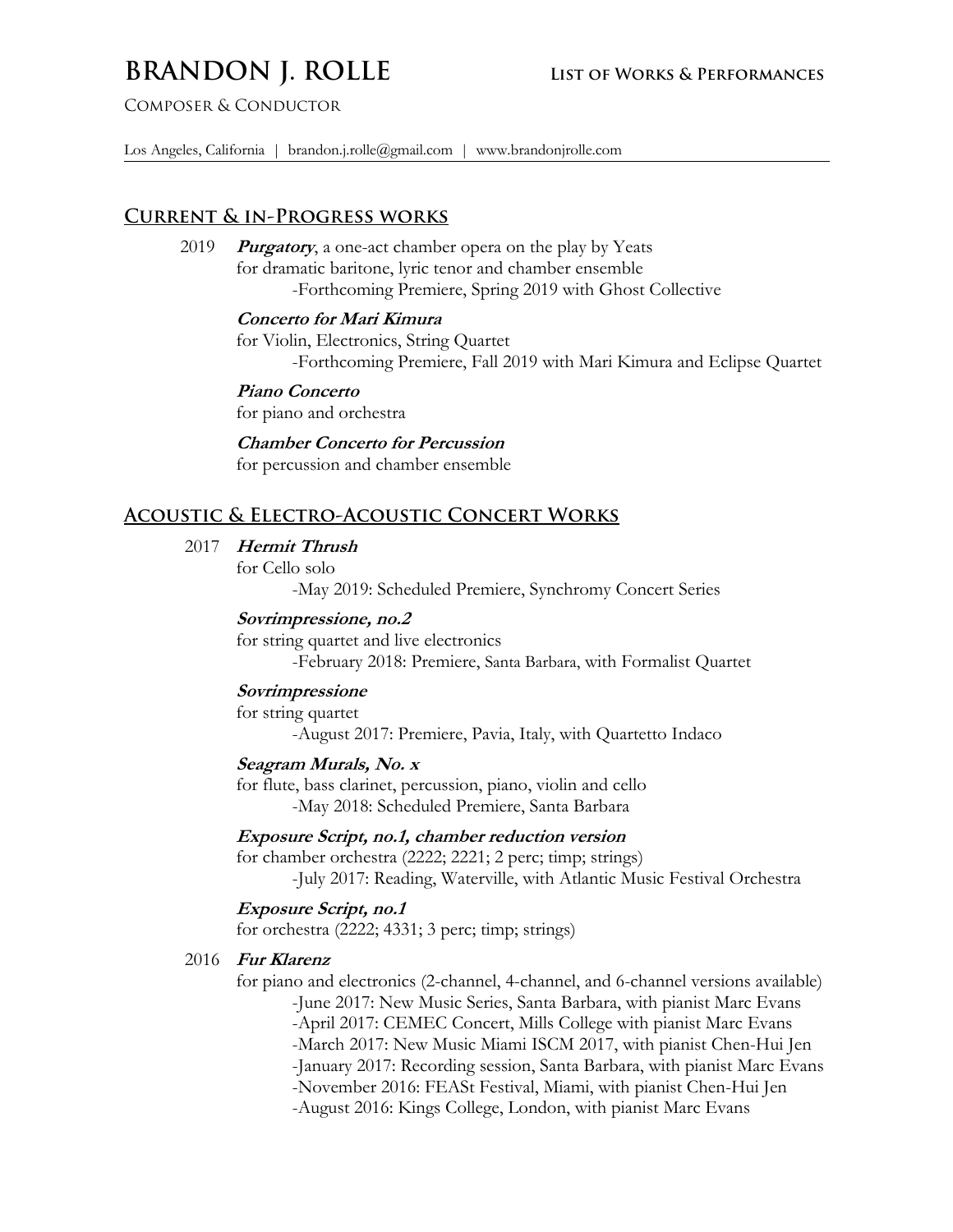-July 2016: Bar70low Festival, Cologne, with pianist Marc Evans -July 2016: Premiere, ZKM Festival, Karlsruhe, with pianist Marc Evans

#### **Impulse**

for viola and live electronics

-April 2017: Recording session, Santa Barbara, with Jordan Warmath -February 2017: Premiere, Santa Barbara, with violist Jordan Warmath

#### **Child's Play Variations**

 for violin, flute, clarinet and percussion -June 2016: Premiere, Santa Barbara, with Now Hear Ensemble

#### 2015 **Prayer, for Isla Vista**

for viola, horn and piano

-May 2015: Music in Memory of Isla Vista, Santa Barbara, with violist Jordan Warmath, hornist Alicia Mastromonaco and pianist Leslie Cain

## **Fugue for changes**

for piano

-February 2015: Premiere, Santa Barbara, with pianist Leslie Cain

## **Residual Energies**

for two electric guitars and live electronics

-June 2017: Musique Brut Radio, Radio Podcast play, Prod. Ron Sedgwick -March 2016: Hot Air Music Festival, San Francisco, with Ignition Duo -May 2015: Recording Session, Santa Barbara, with Ignition Duo -April 2015: Premiere, Santa Barbara, with Ignition Duo

#### 2014 **for silence**

for flute, viola, cello and percussion

-October 2014: Reading, Santa Barbara, with Cadillac Moon Ensemble

#### 2013 **Be Comforted**

for orchestra (2222; 4331; timp; strings)

### 2012 **War in Reverse**

 for actor, clarinet, electric guitar, piano, percussion, drum set, live electronics -March 2012: Premiere, Signal Flow New Music Festival, Oakland

#### **Projections, III: Beautiful Noise**

#### for soprano solo

-February 2015: Composer's Voice, NYC, with soprano Beth Griffith -October 2012: Fifteen Minutes of Fame, NYC, with Beth Griffith -September 2012: Fifteen Minutes of Fame, NYC, with Beth Griffith

#### **Projections, II: Trumpet**

for trumpet and live electronics

-March 2012: Premiere, Oakland, with trumpeter Cindy Collins

## **Projections, I: Awaken Pierrot**

for clarinet, prepared piano, dancer and live electronics

-March 2012: Premiere, Oakland, with clarinetist Nick Kanozik, pianist Ryan Smith, dancer Lydia Martin, and electronicist Brandon J. Rolle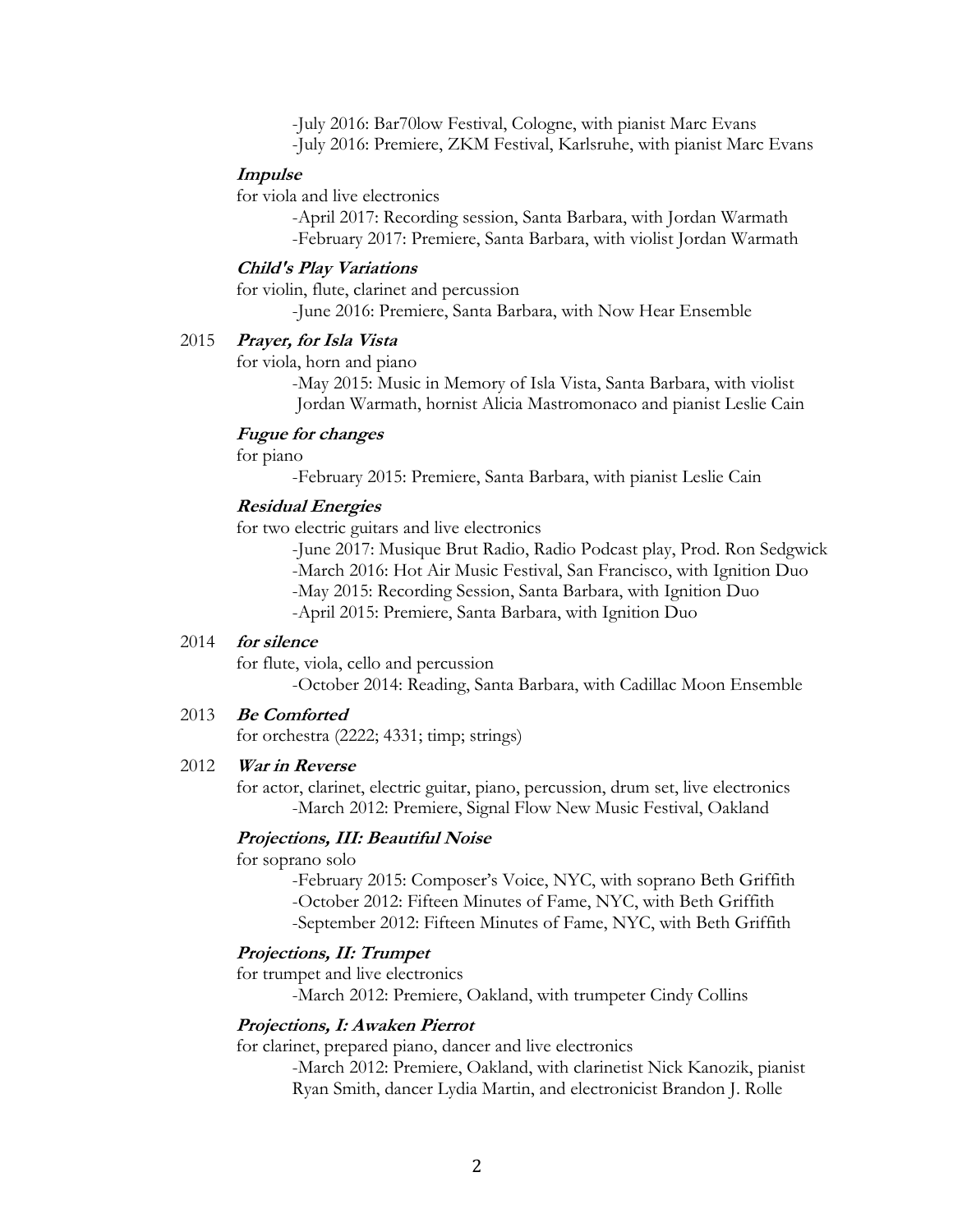### 2011 **Fractal Overture**

for string quartet

-February 2011: Reading, Oakland, with the Eclipse String Quartet

#### **[reclines and starts to fade]**

for just-intoned guitar and live electronics

-April 2011: Premiere, Oakland, with guitarist Brandon J. Rolle

**[nearly home]** for SATB mixed chorus

### 2010 **Peace.**

 for five spoken voices -November 2010: Premiere, Oakland

### 2009 **Four Songs**

for mezzo soprano, electric guitar and piano

-November 2009: Recording session, San Luis Obispo, with soprano Kristen Choi, guitarist Brandon J. Rolle and pianist Steve Carlton

## **Duet**

 for clarinet and classical guitar -May 2009: Premiere, San Luis Obispo, with clarinetist Teddy Shu and guitarist Brandon J. Rolle

 2008 **Prelude to Hegel's Inverted world of Dialectic** for piano

-March 2008: Recording Session, San Luis Obispo, with Brandon J. Rolle

## 2007 **Two Miniatures for Piano**

for piano

**-**December 2007: Recording Session, San Jose, with pianist Leticia Lau

## **Interactive and Electronic Works**

#### 2016 **Strange Girl**

 Real-time score and part generation, audio processing and production for four spoken voices, vases, beads, four surface transducers and 2-channel audio -Spring 2018: Scheduled Premiere, Santa Barbara, with Ghost Collective

#### **Credo**

2-channel fixed media

-August 2016: Kings College, London

-July 2016: Folkwang University, Essen

-July 2016: Premiere, ZKM, Karlsruhe

## 2015 **Artifacts for Player Piano**

 Tape and live elements, controls for live mixing and balancing (Reaper DAW) for MIDI-enabled acoustic player piano, electronics and 2-channel audio -June 2015: Premiere, Santa Barbara with Brandon J. Rolle, electronics

#### 2014 **Invisible Windows**

 Real-time score and part generation, audio processing and production for tele-performance of multiple sites, modular instrument configurations.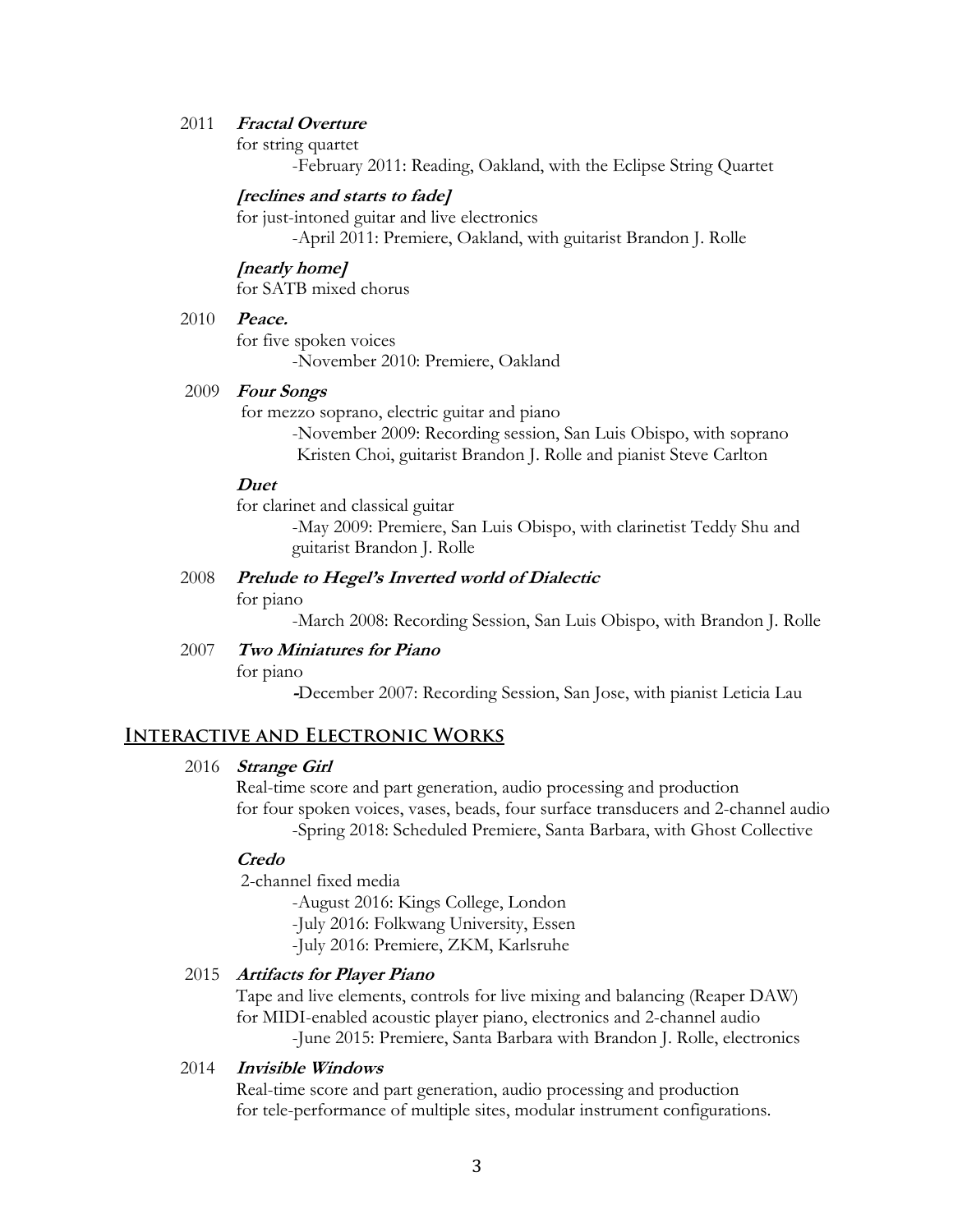-May 2014: Premiere, Santa Barbara, New York, and San Francisco with Ryan Ross Smith, Pauline Oliveros, Matthew Creer and Brandon J. Rolle

#### 2013 **Moment Structures**

 Real-time score and part generation from crowd sourcing via social media for tele-performance, multiple performers, twitter account

> -April 2013: Premiere, Santa Barbara, New York with electronicist Brandon J. Rolle and pianist Ryan Ross Smith

## 2012 **Patience**

 2-channel fixed media -March 2012: Premiere, Oakland

#### 2011 **Respite**

 2-channel fixed media -December 2011: Premiere, Oakland

## **Music for Dance**

## 2012 **Cabaret**

 2-channel fixed media -May 2012: Premier, Oakland, with choreographer Caitlin Savage

#### **Let Down**

2-channel fixed media

-April 2012: Premiere, Oakland, with choreographer Rebekah Brown

## 2011 **Fragments**

 2-channel fixed media -December 2011: Premiere, Oakland, with choreographer Carly Boland

## **Music for Film & Videogame**

#### 2018 **Hyperway**

3-channel audiovisual work in collaboration with Christopher Richmond

2013 **Rocksmith 2014**

Audio Composer, team lead; Ubisoft Studios, San Francisco

## 2012 **Historically Black**

U.C. Berkley School of Journalism

- 2011 **Andie**  24-Karat Fox Productions
- 2010 **Roots, Thirds, Fifths** Off-Duty Productions

#### **Jazz Ensemble**

#### 2009 **Jazz Suite: 3 More Moods from the West**

for jazz combo (mixed instrumentation)

-May 2009: Premiere, San Luis Obispo, feat. guitarist Brandon J. Rolle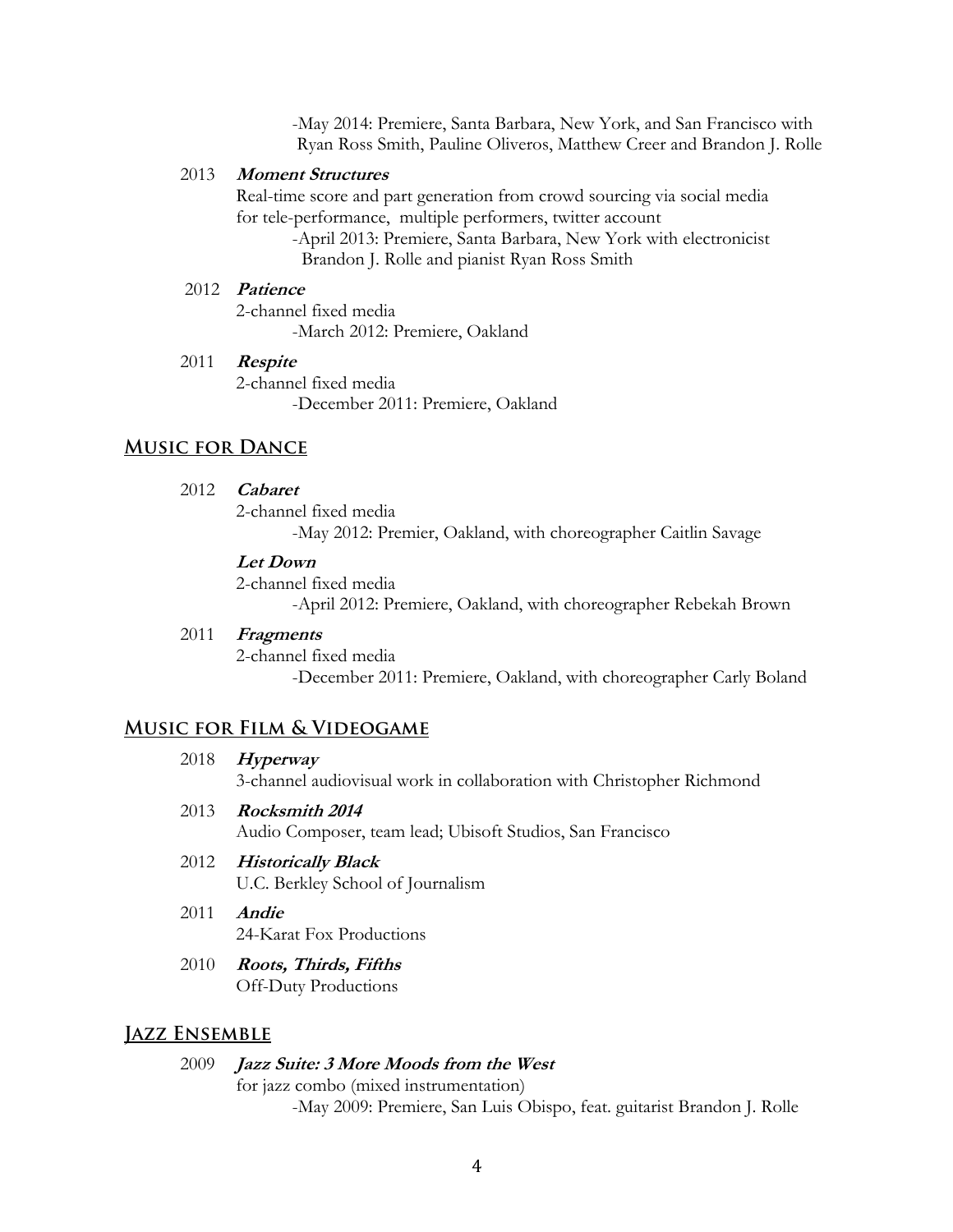## **The Storm**

for jazz band and string orchestra

## 2008 **Opaque**

for trumpet, tenor sax, guitar, piano, double bass and drum set -January 2008: Premiere, San Luis Obispo, feat. guitarist Brandon J. Rolle

## **Said Quietly**

 for voice and jazz combo (mixed instrumentation) -May 2008: Premiere, San Luis Obispo, feat. guest artist Taylor Eigsti

#### **Brandon Bop**

for jazz band

-January 2008: Recording Session, University Jazz Band, San Luis Obispo

#### **Stranger Within**

for voice and jazz band

-May 2009: Combo arrangement performance, San Luis Obispo -January 2008: Recording Session, University Jazz Band, San Luis Obispo

## **Original Software & Programs**

**SensoryDissonance** (Supercollider)

Written for Stanford University Neuroscience Lab: Input parameters used randomly generate .wav audio files of specified number and range of voices, calculates and tags each file with total sensory dissonance value.

**SpaceDesigner** (standalone application, Supercollider)

Real-time audio manipulation emulating spectral changes due to distance, position, movement of sound, and changes in temperature and humidity.

#### *PageTurner* (Max/MSP)

Allows page turns of PDF parts with MIDI input and/or custom timing; support for audio playback trigger(s).

#### · **videoTrigger** (Python) Allows for coordinating audio-visuals with live performance via MIDI input.

*jsBarlowFX* for Clarence Barlow (JesuSonic Plugin, Reaper DAW) Plugin suite written to assist in realizing various tuning and compositional elements of Barlow's recent works. Compatible with Reaper DAW.

## · **Spectra2Midi** (Python) Convert, manipulate CSV analysis files into MIDI score using various parameters.

· **OrchestraChoreograph** (Python)

Documents and displays the spatial position and movement of sound for a given window of measures. Variable instrument layouts; uses MIDI score as input.

· **scorePlatform** (Supercollider)

Allows for interactive scores with timed elements; coordinates with a performance clock which can be shared with monitors on stage via OSC.

## · **theConductor** (Supercollider)

Platform for tele-performance, live score and sound generation via OSC.